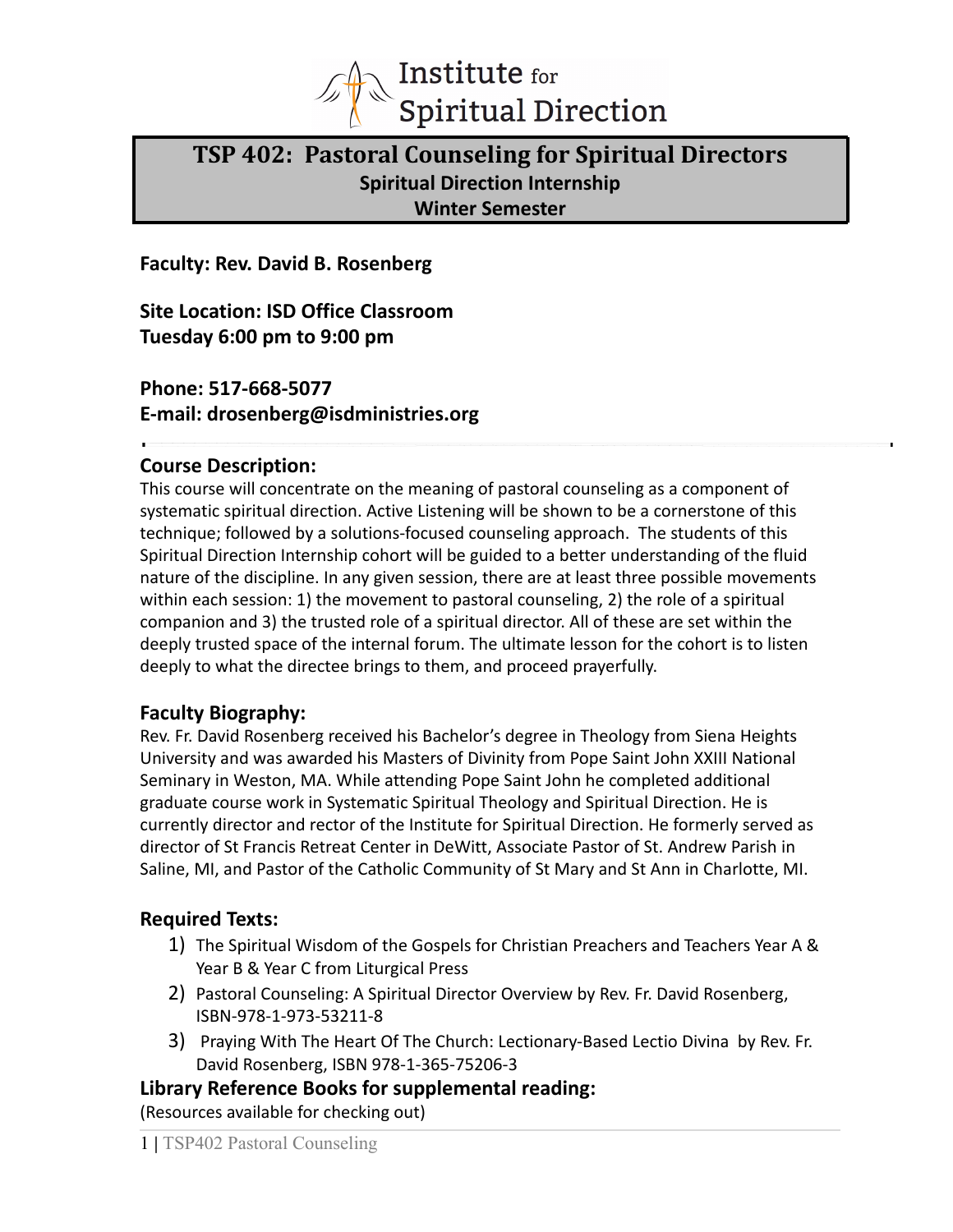

## **TSP Learning Outcomes:**

- **● Pastoral Counseling for Spiritual Directors** *-* Students will identify and comprehend the multi-faceted guidelines for pastoral counseling and be able to apply them to the ministry of spiritual direction.
- **● Christian Worldview** *-* Students will explore lectionary based Lectio Divina as a weekly movement of their interior life.
- **● Reflective Skills -** Students will learn to reflect on their world experience through a spiritual lens.
- **●** *Collaborative Learning* **–** Students will apply their increasing spiritual theological understanding to both learning and directing others.

# **Grading Policy and Scale:**

It is expected that written assignments and class presentations reflect the following:

Clear expression of thought Logical coherence Correct facts Engagement with course material Correct spelling and grammar

This is a Pass/Fail course, with the final grade based on the following point potential: Attendance and active participation 70 Class Presentations 30

## **Attendance Policy:**

Students are expected to attend each class. In the event of illness or emergency please notify the professor.

## **Students With Learning Disabilities:**

If a student is in need of an accommodation based on the impact of your disability, you should contact me to arrange an appointment. At the appointment we can discuss the course format, anticipate your needs and explore potential accommodations. I rely on the Diocesan Office for Disabilities for assistance in verifying the need for accommodations and developing accommodation strategies.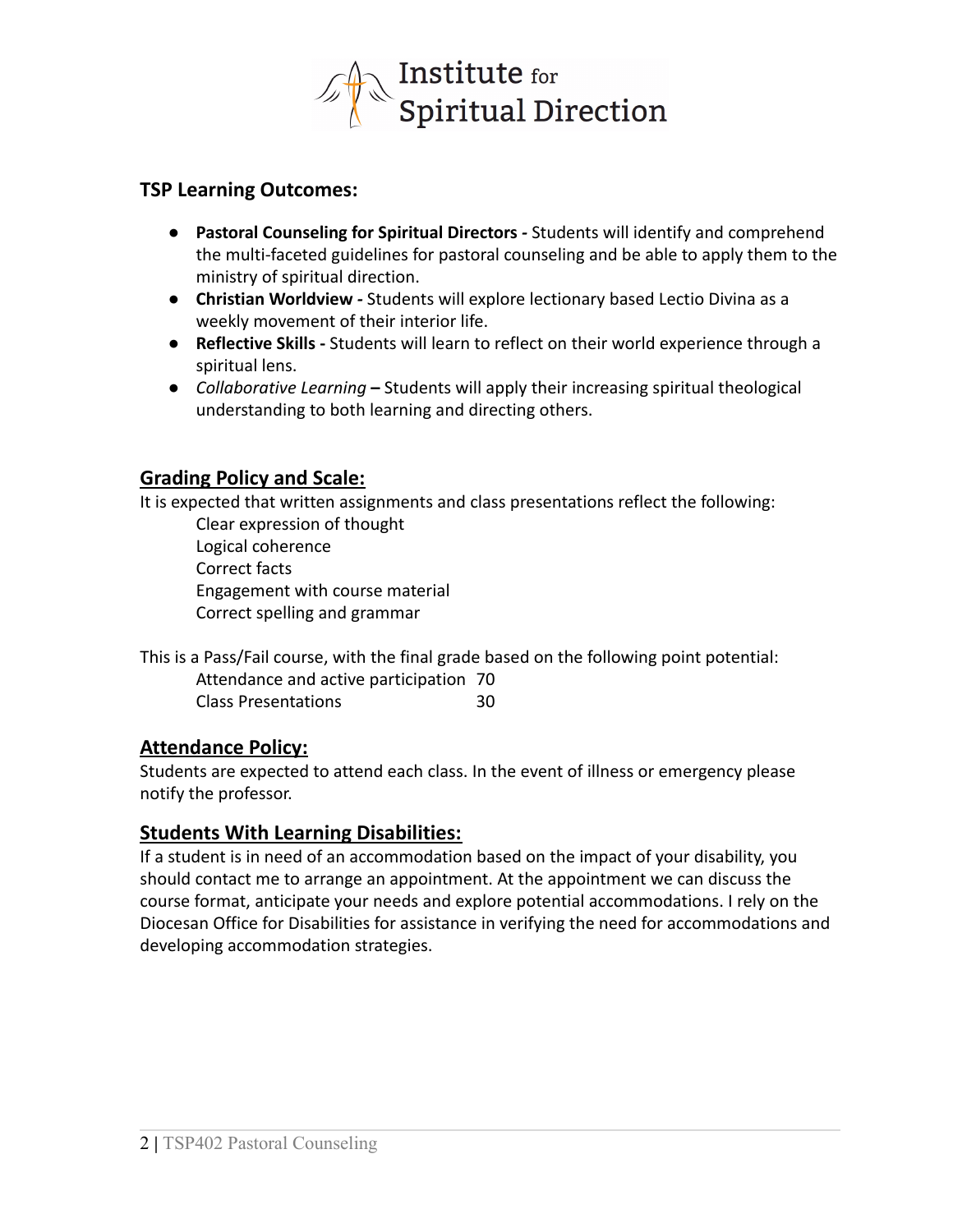

# **Course Schedule:**

## **Academic:**

Because this class meets only one day per week, multiple diverse "lessons" are covered each week. Class will be in session 12 times, and have a combination of lectures, reflections and student presentations. The mandatory and necessary reading assignments are for the next "Class Week."

## **Practicum:**

Each student will be expected to schedule, journal, and log for small group evaluation two Spiritual Companion case study sessions per week over 12 weeks, logging a total of 24 cases (48 practicum hours) this semester. A case study template was provided last semester to assist you in your journaling. As a "spiritual companion," you will be able to draw from a wide selection of people, including but not limited to fellow cohort, friends, family, parishioners, and weekend Retreatants here at the retreat center attending any number of weekend retreats this winter. We will discuss and answer questions at our first session.

*Academic and Practicum requirements are enumerated in the class schedule outlined below.*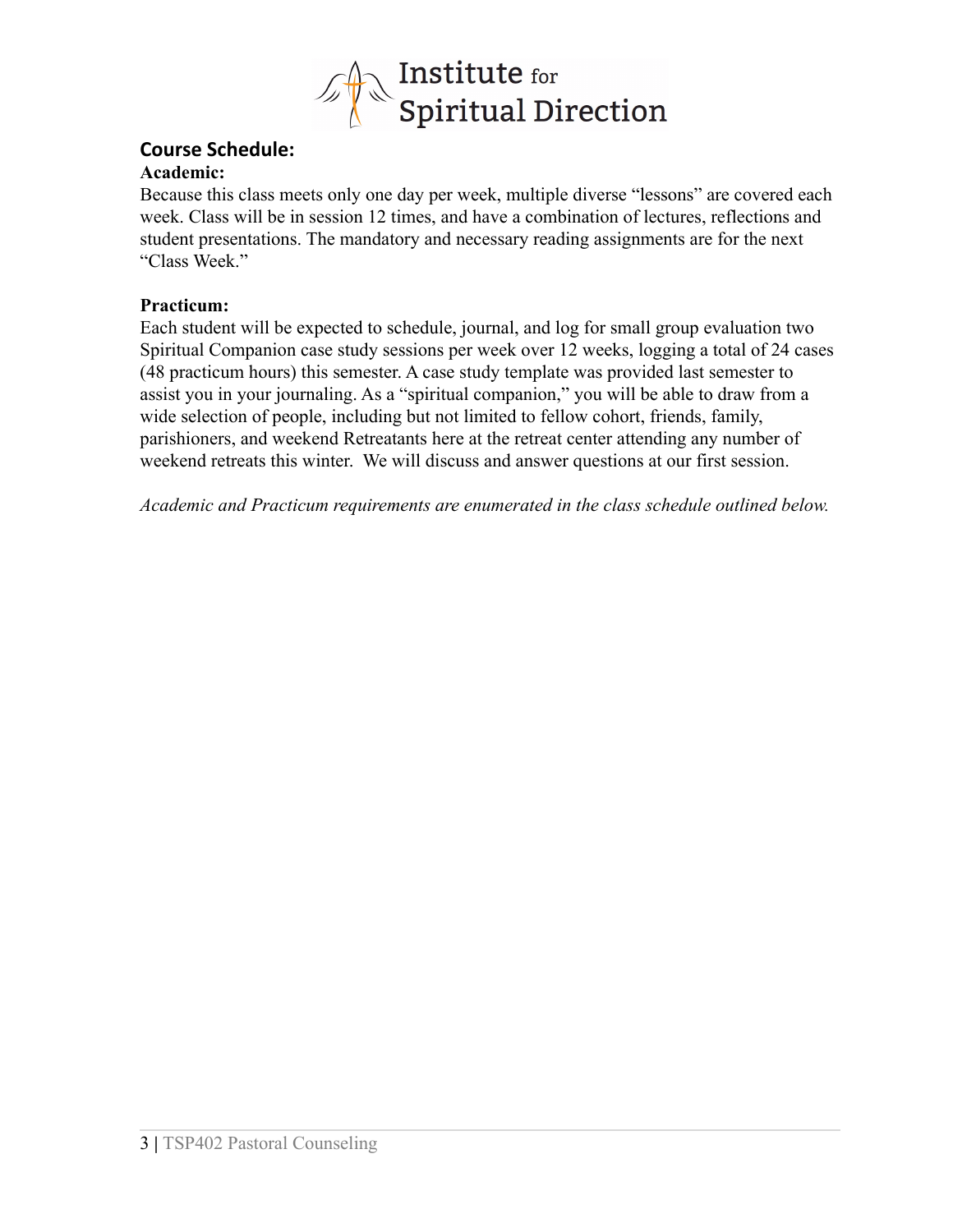

# **Course Schedule and Assignment List:**

|                | <b>Class Week: Class Dates:</b> |
|----------------|---------------------------------|
| 1              |                                 |
| $\overline{2}$ |                                 |
| 3              |                                 |
| 4              |                                 |
| 5              |                                 |
| 6              |                                 |
| 7              |                                 |
| 8              |                                 |
| ٩              |                                 |
| 10             |                                 |
| 11             |                                 |
| 12             |                                 |
| 13             | Make up                         |

## **Typical Class Agenda:**

|                                                 | 6:00 pm -- 6:20 pm Lectio Divina Reflection                     |
|-------------------------------------------------|-----------------------------------------------------------------|
| $6:20 \text{ pm} - 7:20 \text{ pm}$ Lecture Q/A |                                                                 |
| $7:25$ pm $-7:40$ pm 15 minute Break            |                                                                 |
|                                                 | 7:40 pm -- 8:30 pm Practicum Presentation, Journal Case Studies |
|                                                 | 8:30 pm -- 9:00 pm Large Group Wrap up                          |
|                                                 |                                                                 |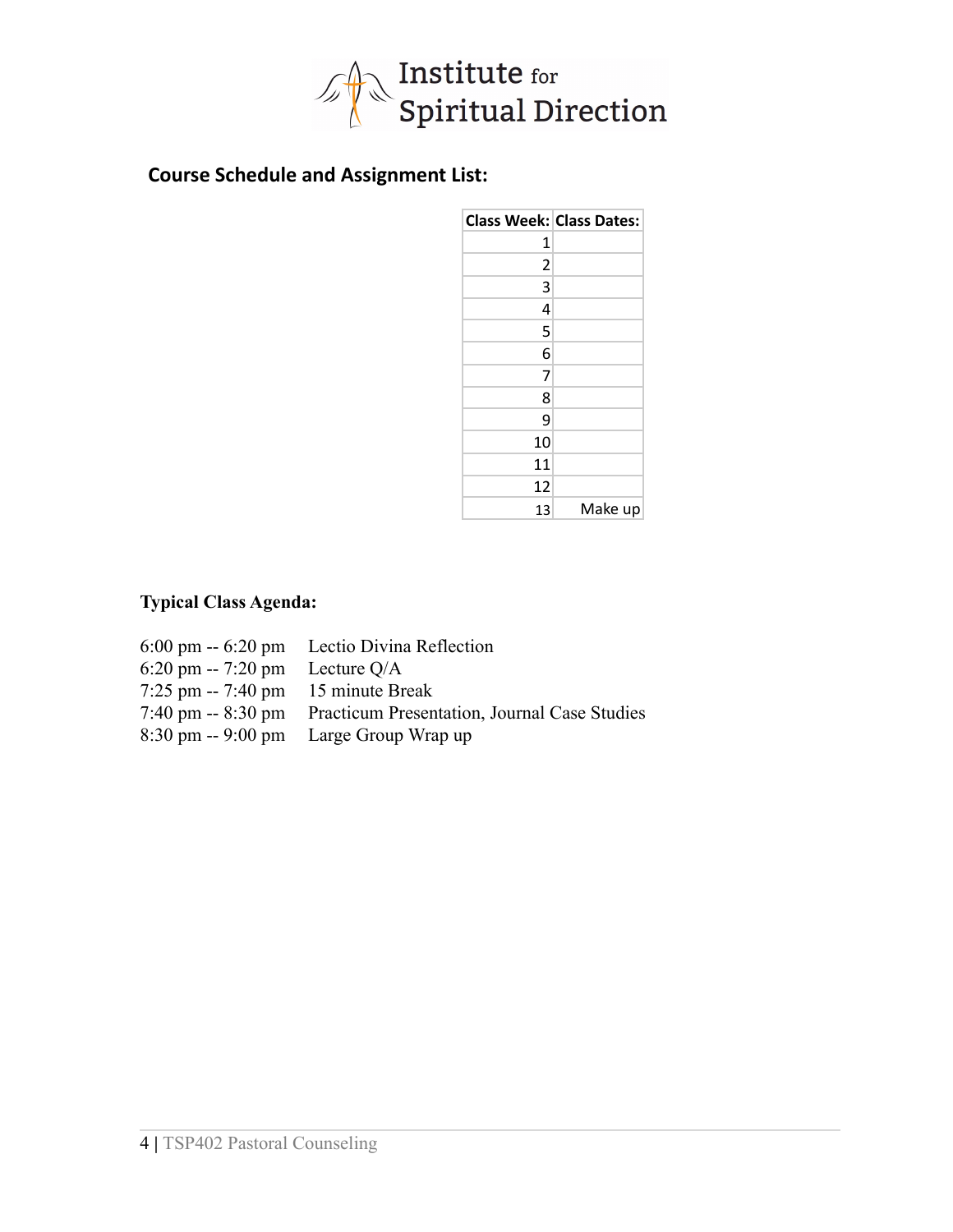

## **Course Schedule and Assignment List:**

**Class Week 1:**

#### **Note: Required reading** *before this first class*:

- 1) ISD Gospel Reflection: *(email to reflections@isdministries.org)*
- 2) Spiritual Wisdom of the Gospels anticipating Sunday in Liturgical Year Cycle

**Lecture:** What Is Spiritual Direction?

**Two person breakout Session:** Pair off and practice the first three lectio movements with each other. Review "Spiritual Companion/Director Session Outline"

## **Assignment for Class Week 2:**

ISD Gospel Reflection:*(email to reflections@isdministries.org)* Spiritual Wisdom of the Gospels - anticipating Sunday in Liturgical Year Cycle Pastoral Counseling: Pastoral Counseling: Chapter 1 Spiritual Director Guidelines Practicum: Journal two case studies

## **Class Week 2:**

**Lecture:** Pastoral Counseling: Chapter 1 Spiritual Director Guidelines

**Two person breakout Session:** Following the "Spiritual Companion/Director Session Outline" pair off and practice the first three lectio movements with each other. Journal experience.

## **Assignment for Class Week 3:**

ISD Gospel Reflection:*(email to reflections@isdministries.org)* Spiritual Wisdom of the Gospels - anticipating Sunday in Liturgical Year Cycle Pastoral Counseling: Chapter 2 "The Spiritual Director's Role as Pastoral Counselor" Practicum: Journal two case studies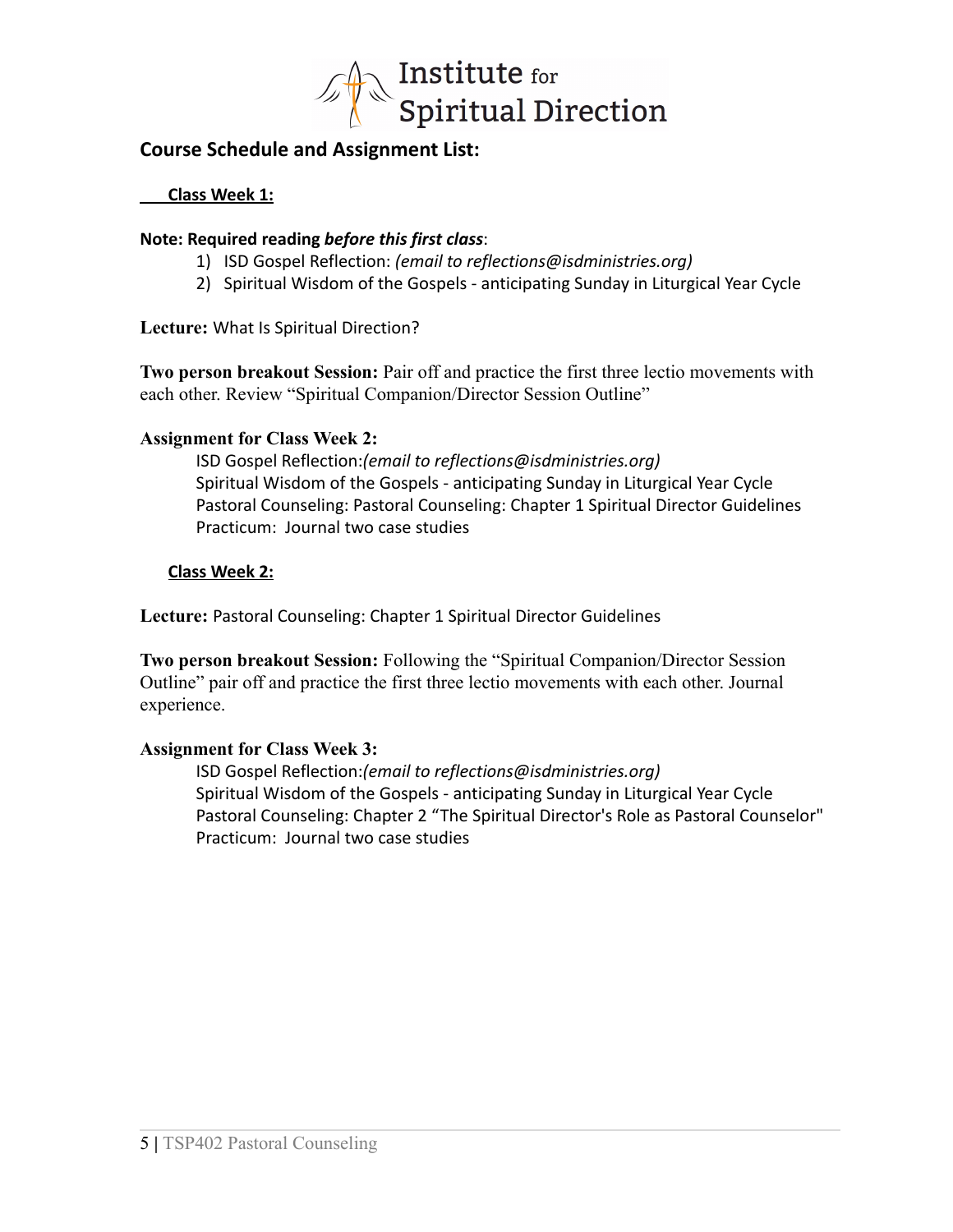

#### **Class Week 3:**

**Lecture:** Pastoral Counseling: Chapter 2 "The Spiritual Director's Role as Pastoral Counselor"

**Guest Spiritual Director:** (to be announced)

**Two person breakout Session:** Following the "Spiritual Companion/Director Session Outline" pair off and practice the first three lectio movements with each other. Journal experience.

## **Assignment for Class Week 4:**

ISD Gospel Reflection:*(email to reflections@isdministries.org)* Spiritual Wisdom of the Gospels - anticipating Sunday in Liturgical Year Cycle Pastoral Counseling: Chapter 3 "The Art of Active Listening" Practicum: Journal two case studies

## **Class Week 4:**

**Lecture:** Pastoral Counseling: Chapter 3 "The Art of Active Listening"

**Two person breakout Session:** PFollowing the "Spiritual Companion/Director Session Outline" pair off and practice the first three lectio movements with each other. Journal experience.

## **Assignment for Class Week 5:**

ISD Gospel Reflection:*(email to reflections@isdministries.org)* Spiritual Wisdom of the Gospels - anticipating Sunday in Liturgical Year Cycle Pastoral Counseling: Chapter 4 "Pastoral Counseling, an Overview" Practicum: Journal two case studies

#### **Class Week 5:**

**Lecture:** Pastoral Counseling: Chapter 4 "Pastoral Counseling, an Overview"

**Two person breakout Session:** Following the "Spiritual Companion/Director Session Outline" pair off and practice the first three lectio movements with each other. Journal experience.

## **Assignment for Class Week 6:**

ISD Gospel Reflection:*(email to reflections@isdministries.org)* Spiritual Wisdom of the Gospels - anticipating Sunday in Liturgical Year Cycle Pastoral Counseling: Chapter 5 "Grief Counseling" Practicum: Journal two case studies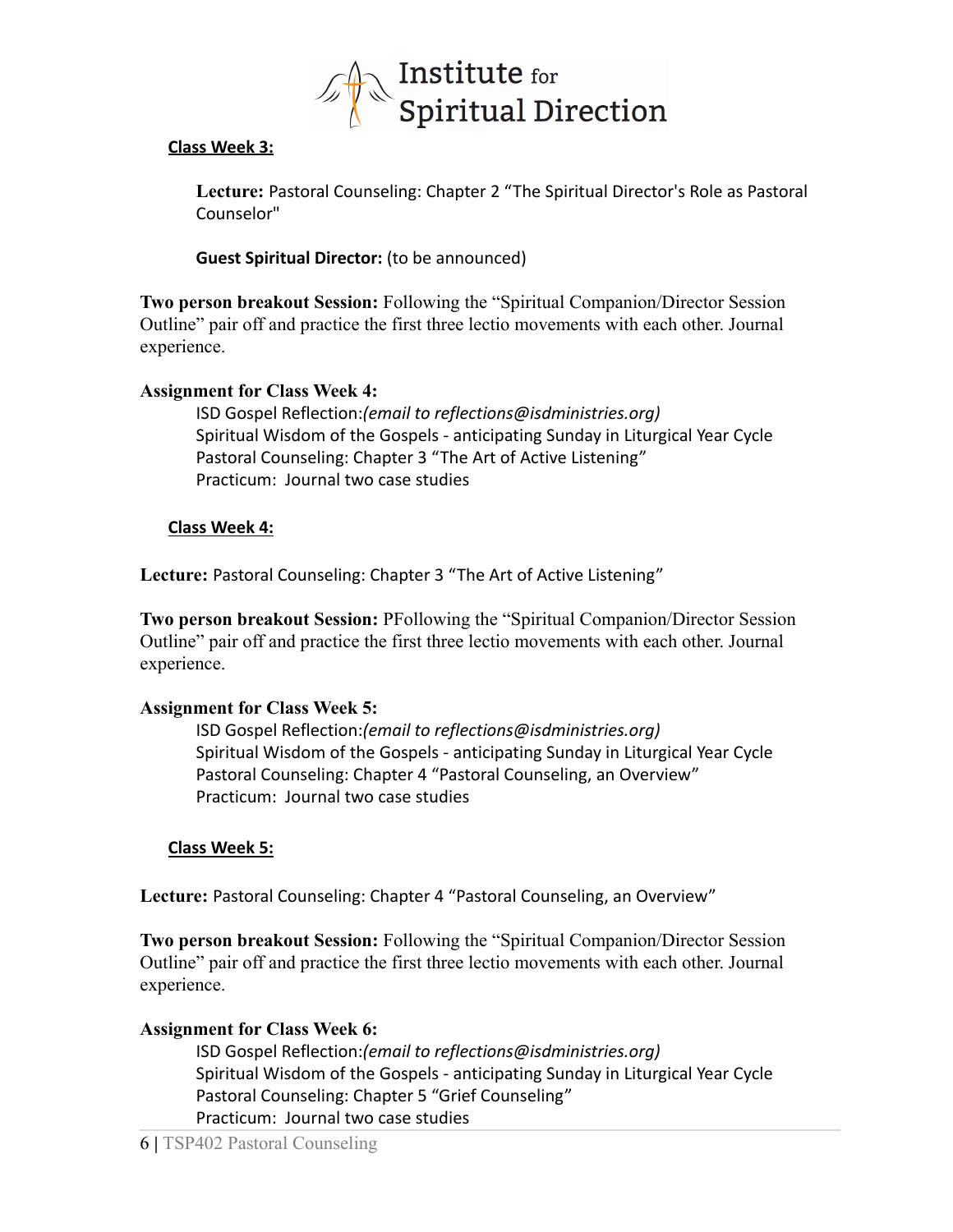

#### **Class Week 6:**

**Lecture:** Chapter 5 "Grief Counseling"

**Two person breakout Session:** Following the "Spiritual Companion/Director Session Outline" pair off and practice the first three lectio movements with each other. Journal experience.

#### **Assignment for Class Week 7:**

ISD Gospel Reflection:*(email to reflections@isdministries.org)* Spiritual Wisdom of the Gospels - anticipating Sunday in Liturgical Year Cycle Pastoral Counseling: Chapter 6 "Marriage Counseling" Practicum: Journal two case studies

#### **Class Week 7:**

**Lecture:** Pastoral Counseling: Chapter 6 "Marriage Counseling"

**Two person breakout Session:** Following the "Spiritual Companion/Director Session Outline" pair off and practice the first three lectio movements with each other. Journal experience.

#### **Assignment for Class Week 8:**

ISD Gospel Reflection:*(email to reflections@isdministries.org)* Spiritual Wisdom of the Gospels - anticipating Sunday in Liturgical Year Cycle Pastoral Counseling: Chapter 7 "Christian Family Counseling" Practicum: Journal two case studies

#### **Class Week 8:**

**Lecture:** Pastoral Counseling: Chapter 7 "Christian Family Counseling"

**Two person breakout Session:** Following the "Spiritual Companion/Director Session Outline" pair off and practice the first three lectio movements with each other. Journal experience.

#### **Assignment for Class Week 9:**

ISD Gospel Reflection:*(email to reflections@isdministries.org)* Spiritual Wisdom of the Gospels - anticipating Sunday in Liturgical Year Cycle Pastoral Counseling: Chapter 8 "Crisis Counseling" Practicum: Journal two case studies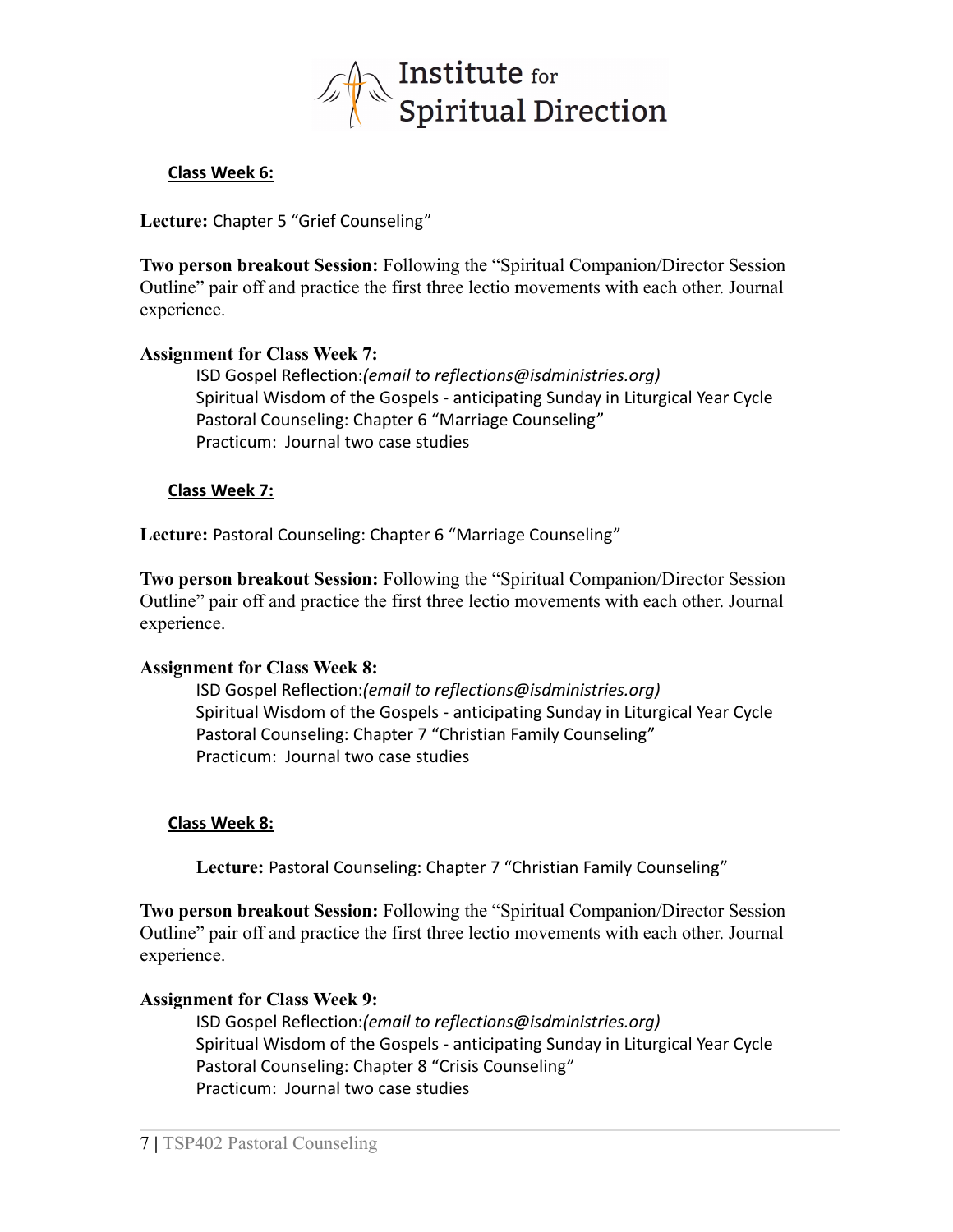

#### **Class Week 9:**

**Lecture:** Pastoral Counseling: Chapter 8 "Crisis Counseling"

**Two person breakout Session:** Following the "Spiritual Companion/Director Session Outline" pair off and practice the first three lectio movements with each other. Journal experience.

#### **Assignment for Class Week 10:**

ISD Gospel Reflection: *(email to reflections@isdministries.org)* Spiritual Wisdom of the Gospels - anticipating Sunday in Liturgical Year Cycle Praying with the Heart of the Church: Lectio/Meditatio Practicum: Journal two case studies

#### **Class Week 10:**

**Lecture:** Praying with the Heart of the Church: Lectio/Meditatio

**Two person breakout Session:** Following the "Spiritual Companion/Director Session Outline" pair off and practice the first three lectio movements with each other. Journal experience.

#### **Assignment for Class Week 11:**

ISD Gospel Reflection: *(email to reflections@isdministries.org)* Spiritual Wisdom of the Gospels - anticipating Sunday in Liturgical Year Cycle Praying with the Heart of the Church: Oratio/Contemplatio Practicum: Journal two case studies

## **Class Week 11:**

**Lecture:** Praying with the Heart of the Church: Oratio/Contemplatio

**Two person breakout Session:** Following the "Spiritual Companion/Director Session Outline" pair off and practice the first three lectio movements with each other. Journal experience.

## **Assignment for Class Week 12:**

ISD Gospel Reflection: *(email to reflections@isdministries.org)* Spiritual Wisdom of the Gospels - anticipating Sunday in Liturgical Year Cycle Praying with the Heart of the Church: The Art of Ministry -- Grow and Go Practicum: Journal two case studies